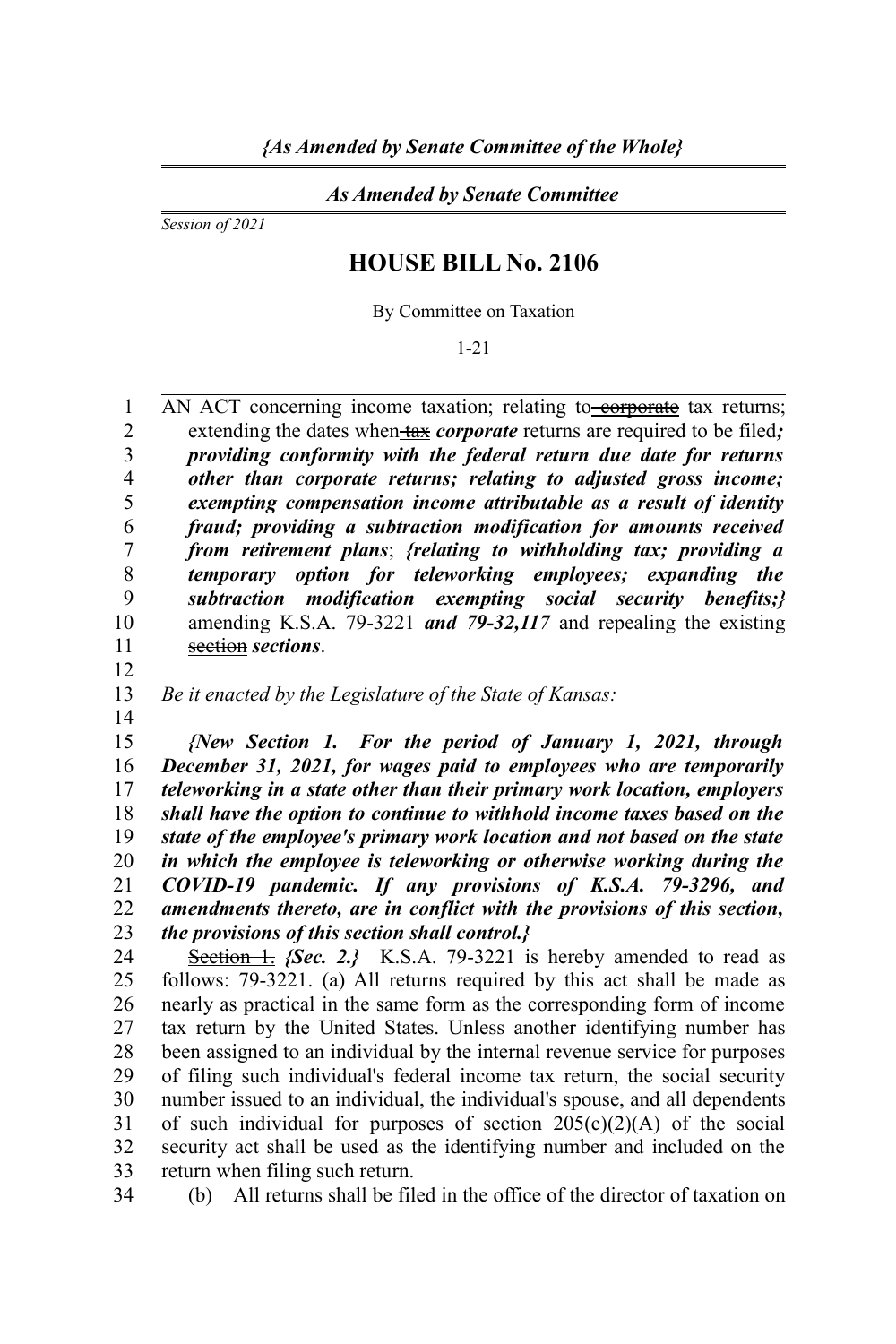or before the 15<sup>th</sup> day of the fourth month following the close of the taxable year, except as provided in subsection (c) hereof. Tentative returns may be filed before the close of the taxable year and the estimated tax computed on such return, paid, but no interest will be paid on any overpayment of tax liability, computed on such tentative return. 1 2 3 4 5

(c) *(1)* The director of taxation may grant a reasonable extension of time for filing returns in accordance with rules and regulations of the secretary of revenue. Whenever any such extension of time to file is requested by a taxpayer and granted by the director with respect to any tax year commencing after December 31, 1992, no penalty authorized by K.S.A. 79-3228, and amendments thereto, shall be imposed if 90% of the liability is paid on or before the original due date. 6 7 8 9 10 11 12

*(2) For any tax year commencing after December 31, 2019, any taxpayer filing a corporate tax return shall file the return in the office of the director of taxation:* 13 14 15

*(A) No later than one month after the due date established under the federal internal revenue code, including any applicable extensions granted by the internal revenue service; and* 16 17 18

*(B) no penalty authorized by K.S.A. 79-3228, and amendments thereto, shall be imposed if the return is filed within one month after receiving an extension to file a tax return with the internal revenue service. The taxpayer shall not be required to file an extension request with the director pursuant to this subparagraph.* 19 20 21 22 23

*(3) For any tax year commencing after December 31, 2019, any taxpayer filing a return, other than a corporate tax return, shall file the return in the office of the director of taxation not later than the due date established under the federal internal revenue code, including any applicable extensions granted by the internal revenue service. No penalty authorized by K.S.A. 79-3228, and amendments thereto, shall be imposed if the return is filed not later than the deadline established by the internal revenue service. The taxpayer shall not be required to file an extension request with the director pursuant to this paragraph.* 24 25 26 27 28 29 30 31 32

(d) In the case of an individual serving in the armed forces of the United States, or serving in support of such armed forces, in an area designated by the president of the United States by executive order as a "combat zone" as defined under 26 U.S.C. § 112 at any time during the period designated by the president by executive order as the period of combatant activities in such zone for the purposes of such section, or hospitalized as a result of injury received or sickness incurred while serving in such an area during such time, the period of service in such area, plus the period of continuous qualified hospitalization attributable to such injury or sickness, and the next 180 days thereafter, shall be disregarded in determining, under article 32 of chapter 79 of the Kansas 33 34 35 36 37 38 39 40 41 42 43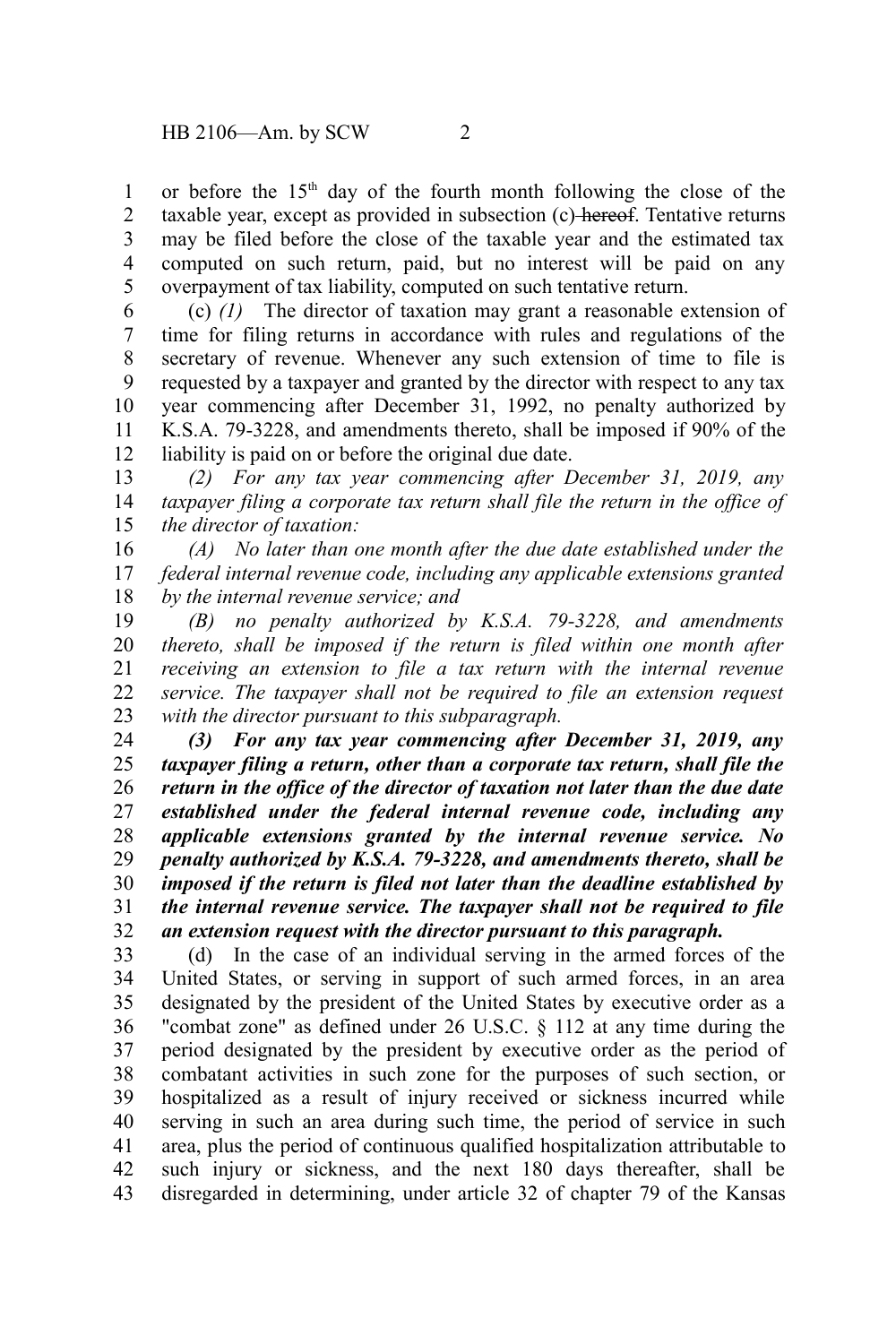Statutes Annotated, and amendments thereto, in respect to any tax liability, including any interest, penalty, additional amount, or addition to the tax, of such individual: 1 2 3

(1) Whether any of the following acts was performed within the time prescribed therefor: (A) Filing any return of income tax; (B) payment of any income tax or installment thereof; (C) filing a notice of appeal with the director of taxation or the state board of tax appeals for redetermination of a deficiency or for a review of a decision rendered by either the director or the state board of tax appeals; (D) allowance of a credit or refund of any income tax;  $(E)$  filing a claim for credit or refund of any income tax;  $(F)$ bringing suit upon any such claim for credit or refund; (G) assessment of any income tax; (H) giving or making any notice or demand for the payment of any income tax, or with respect to any liability to the state of Kansas in respect of any income tax; (I) collection, by the director of taxation or the director's agent, by warrant, levy or otherwise, of the amount of any liability in respect to any income tax; (J) bringing suit by the state of Kansas, or any officer on its behalf, in respect to any liability in respect of any income tax; and (K) any other act required or permitted under the Kansas income tax act specified in rules and regulations adopted by the secretary of revenue under this section; 4 5 6 7 8 9 10 11 12 13 14 15 16 17 18 19 20

21

(2) the amount of any credit or refund.

(e) (1) Subsection (d) shall not apply for purposes of determining the amount of interest on any overpayment of tax. 22 23

(2) If an individual is entitled to the benefits of subsection (d) with respect to any return and such return is timely filed, determined after the application of subsection (d), subsections  $(e)(5)$  and  $(e)(7)$  of K.S.A. 79- $32,105(d)$ ,  $(e)(5)$  and  $(e)(7)$ , and amendments thereto, shall not apply. 24 25 26 27

(f) The provisions of subsections (d) through (j) shall apply to the spouse of any individual entitled to the benefits of subsection (d). Except in the case of the combat zone designated for purposes of the Vietnam conflict, this subsection shall not cause subsections (d) through (j) to apply for any spouse for any taxable year beginning more than two years after the date designated under 26 U.S.C. § 112, and amendments thereto, as the date of termination of combatant activities in a combat zone. 28 29 30 31 32 33 34

(g) The period of service in the area referred to in subsection (d) shall include the period during which an individual entitled to benefits under subsection (d) is in a missing status, within the meaning of  $26 \text{ U.S.C. }$ §  $6013(f)(3)$ . 35 36 37 38

(h) (1) Notwithstanding the provisions of subsection (d), any action or proceeding authorized by K.S.A. 79-3229, and amendments thereto, as well as any other action or proceeding authorized by law in connection therewith, may be taken, begun or prosecuted. In any other case in which the secretary determines that collection of the amount of any assessment 39 40 41 42 43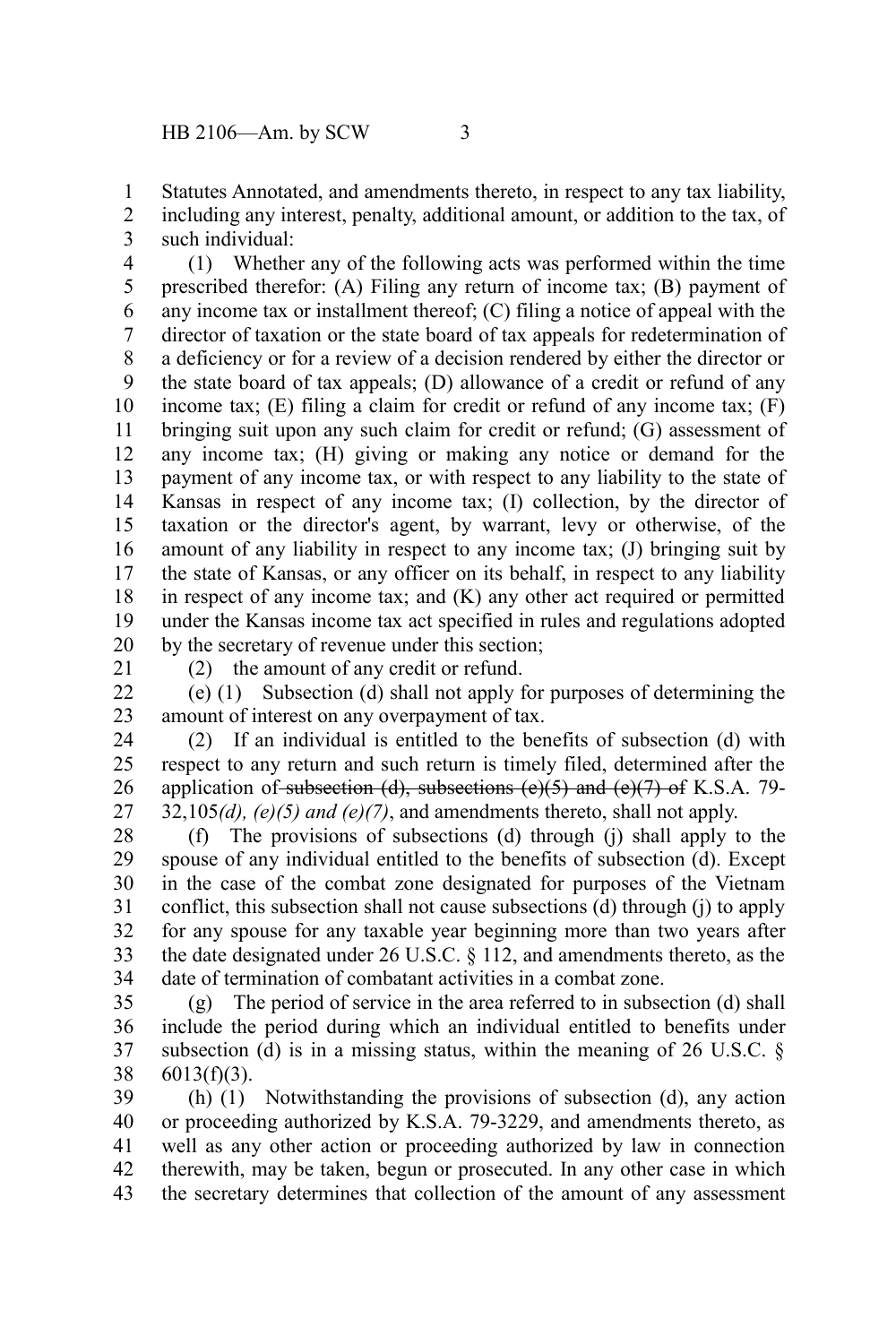would be jeopardized by delay, the provisions of subsection (d) shall not operate to stay collection of such amount by levy or otherwise as authorized by law. There shall be excluded from any amount assessed or collected pursuant to this subsection the amount of interest, penalty, additional amount, and addition to the tax, if any, in respect of the period disregarded under subsection (d). In any case to which this subsections *subsection* relates, if the secretary is required to give any notice to or make any demand upon any person, such requirement shall be deemed to be satisfied if the notice or demand is prepared and signed, in any case in which the address of such person last known to the secretary is in an area for which United States post offices under instructions of the postmaster general are not, by reason of the combatant activities, accepting mail for delivery at the time the notice or demand is signed. In such case the notice or demand shall be deemed to have been given or made upon the date it is signed. 1 2 3 4 5 6 7 8 9 10 11 12 13 14 15

(2) The assessment or collection of any tax under the provisions of article 32 of chapter 79 of the Kansas Statutes Annotated, and amendments thereto, or any action or proceeding by or on behalf of the state in connection therewith, may be made, taken, begun or prosecuted in accordance with law, without regard to the provisions of subsection (d), unless prior to such assessment, collection, action or proceeding it is ascertained that the person concerned is entitled to the benefits of subsection (d). 16 17 18 19 20 21 22 23

(i) (1) Any individual who performed Desert Shield services, and the spouse of such individual, shall be entitled to the benefits of subsections (d) through (j) in the same manner as if such services were services referred to in subsection (d). 24 25 26 27

(2) For purposes of this subsection, the term "Desert Shield services" means any services in the armed forces of the United States or in support of such armed forces if: 28 29 30

(A) Such services are performed in the area designated by the president as the "Persian Gulf Desert Shield area"; and 31 32

(B) such services are performed during the period beginning on August 2, 1990, and ending on the date on which any portion of the area referred to in subsection  $(i)(2)(A)$  is designated by the president as a combat zone pursuant to 26 U.S.C. § 112. 33 34 35 36

(j) For purposes of subsection (d), the term "qualified hospitalization" means: 37 38

39

(1) Any hospitalization outside the United States; and

(2) any hospitalization inside the United States, except that not more than five years of hospitalization may be taken into account under this subsection. This subsection shall not apply for purposes of applying subsections (d) through (j) with respect to the spouse of an individual 40 41 42 43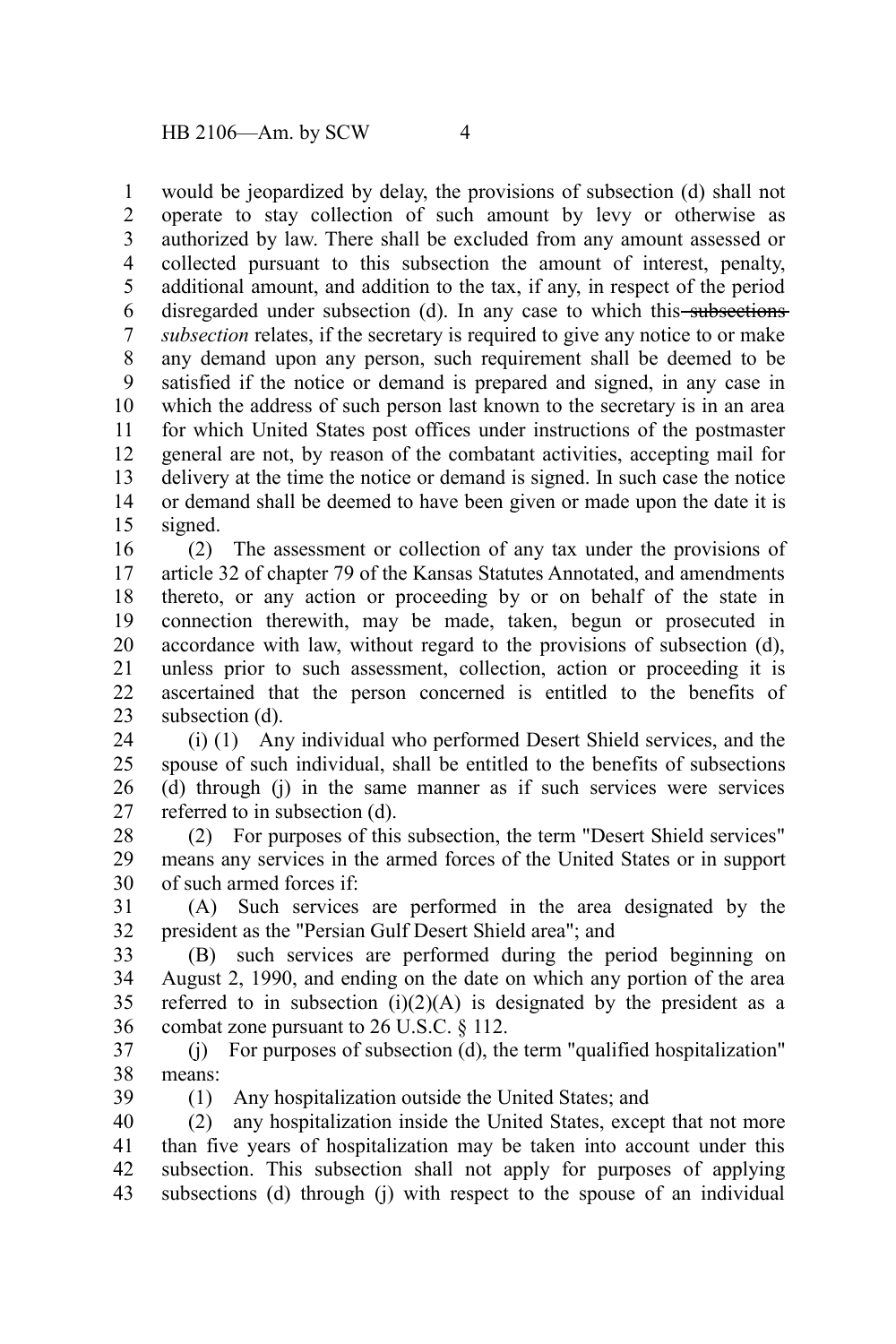entitled to the benefits of subsection (d). 1

*New Sec. 2. {3.} (a) Notwithstanding any other provision of law, for any individual whose identity was fraudulently used to secure any type of compensation, if such individual never received such compensation, such compensation shall not be considered gross income and shall not be taxable for Kansas income tax purposes after determination by the department of revenue that the compensation was obtained fraudulently by another individual.* 2 3 4 5 6 7 8

*(b) The department of revenue shall provide a method for any taxpayer subject to the Kansas income tax act to report to the department of revenue whether such taxpayer was a victim of fraud due to identity theft and whether such fraud resulted in the reporting of any income to the federal internal revenue service. The report shall include, but not be limited to, the amount of the income reported to the federal internal revenue service due to fraud, if known.* 9 10 11 12 13 14 15

*Sec. 3. {4.} K.S.A. 79-32,117 is hereby amended to read as follows: 79-32,117. (a) The Kansas adjusted gross income of an individual means such individual's federal adjusted gross income for the taxable year, with the modifications specified in this section.* 16 17 18 19

20

*(b) There shall be added to federal adjusted gross income:*

*(i) Interest income less any related expenses directly incurred in the purchase of state or political subdivision obligations, to the extent that the same is not included in federal adjusted gross income, on obligations of any state or political subdivision thereof, but to the extent that interest income on obligations of this state or a political subdivision thereof issued prior to January 1, 1988, is specifically exempt from income tax under the laws of this state authorizing the issuance of such obligations, it shall be excluded from computation of Kansas adjusted gross income whether or not included in federal adjusted gross income. Interest income on obligations of this state or a political subdivision thereof issued after December 31, 1987, shall be excluded from computation of Kansas adjusted gross income whether or not included in federal adjusted gross income.* 21 22 23 24 25 26 27 28 29 30 31 32 33

*(ii) Taxes on or measured by income or fees or payments in lieu of income taxes imposed by this state or any other taxing jurisdiction to the extent deductible in determining federal adjusted gross income and not credited against federal income tax. This paragraph shall not apply to taxes imposed under the provisions of K.S.A. 79-1107 or 79-1108, and amendments thereto, for privilege tax year 1995, and all such years thereafter.* 34 35 36 37 38 39 40

*(iii) The federal net operating loss deduction, except that the federal net operating loss deduction shall not be added to an individual's federal adjusted gross income for tax years beginning after December* 41 42 43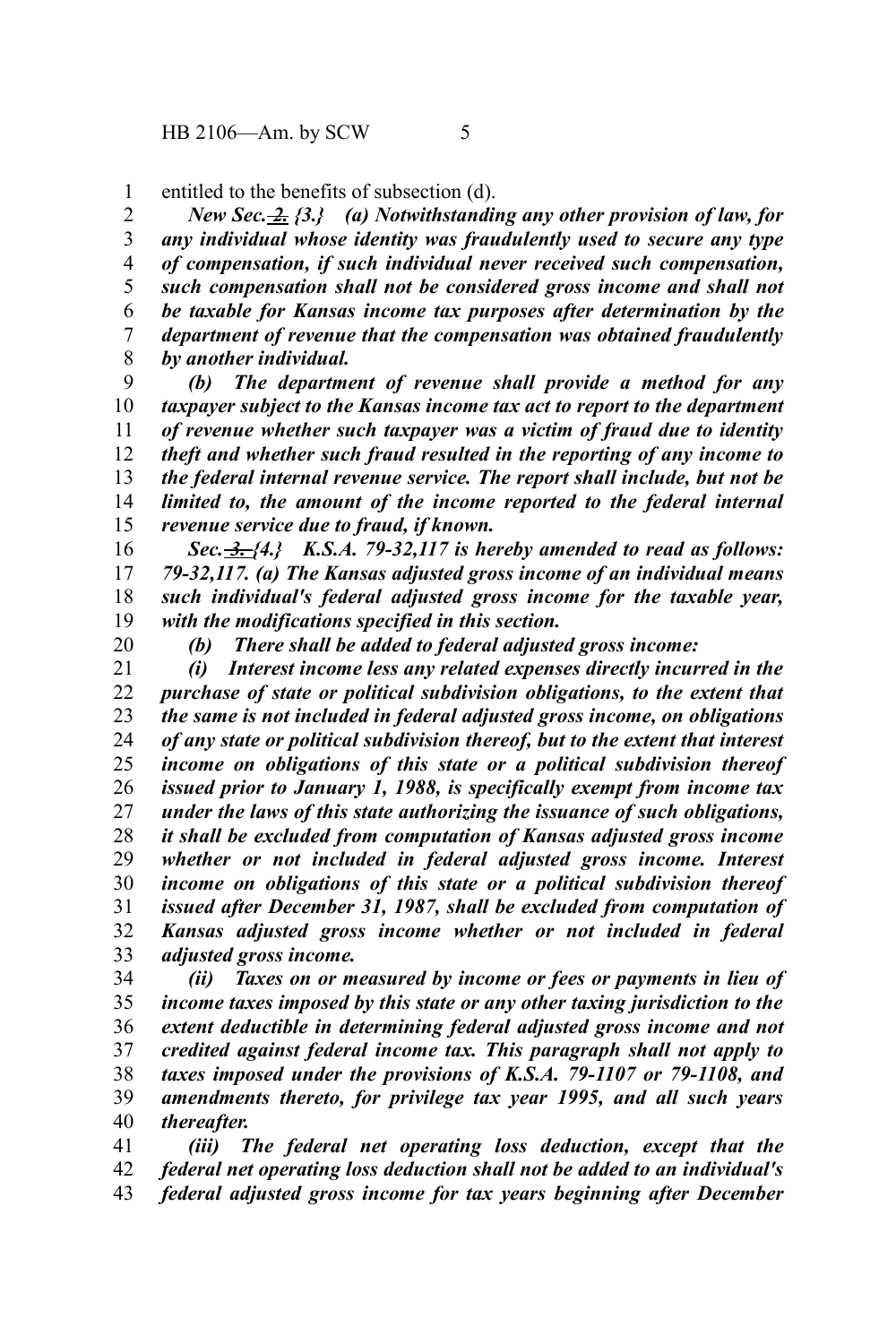## *31, 2016.* 1

*(iv) Federal income tax refunds received by the taxpayer if the deduction of the taxes being refunded resulted in a tax benefit for Kansas income tax purposes during a prior taxable year. Such refunds shall be included in income in the year actually received regardless of the method of accounting used by the taxpayer. For purposes hereof, a tax benefit shall be deemed to have resulted if the amount of the tax had been deducted in determining income subject to a Kansas income tax for a prior year regardless of the rate of taxation applied in such prior year to the Kansas taxable income, but only that portion of the refund shall be included as bears the same proportion to the total refund received as the federal taxes deducted in the year to which such refund is attributable bears to the total federal income taxes paid for such year. For purposes of the foregoing sentence, federal taxes shall be considered to have been deducted only to the extent such deduction does not reduce Kansas taxable income below zero.* 2 3 4 5 6 7 8 9 10 11 12 13 14 15 16

*(v) The amount of any depreciation deduction or business expense deduction claimed on the taxpayer's federal income tax return for any capital expenditure in making any building or facility accessible to the handicapped, for which expenditure the taxpayer claimed the credit allowed by K.S.A. 79-32,177, and amendments thereto.* 17 18 19 20 21

*(vi) Any amount of designated employee contributions picked up by an employer pursuant to K.S.A. 12-5005, 20-2603, 74-4919 and 74-4965, and amendments thereto.* 22 23 24

*(vii) The amount of any charitable contribution made to the extent the same is claimed as the basis for the credit allowed pursuant to K.S.A. 79-32,196, and amendments thereto.* 25 26 27

*(viii) The amount of any costs incurred for improvements to a swine facility, claimed for deduction in determining federal adjusted gross income, to the extent the same is claimed as the basis for any credit allowed pursuant to K.S.A. 79-32,204, and amendments thereto.* 28 29 30 31

*(ix) The amount of any ad valorem taxes and assessments paid and the amount of any costs incurred for habitat management or construction and maintenance of improvements on real property, claimed for deduction in determining federal adjusted gross income, to the extent the same is claimed as the basis for any credit allowed pursuant to K.S.A. 79-32,203, and amendments thereto.* 32 33 34 35 36 37

*(x) Amounts received as nonqualified withdrawals, as defined by K.S.A. 75-643, and amendments thereto, if, at the time of contribution to a family postsecondary education savings account, such amounts were subtracted from the federal adjusted gross income pursuant to K.S.A. 79-32,117(c)(xv), and amendments thereto, or if such amounts are not already included in the federal adjusted gross income.* 38 39 40 41 42 43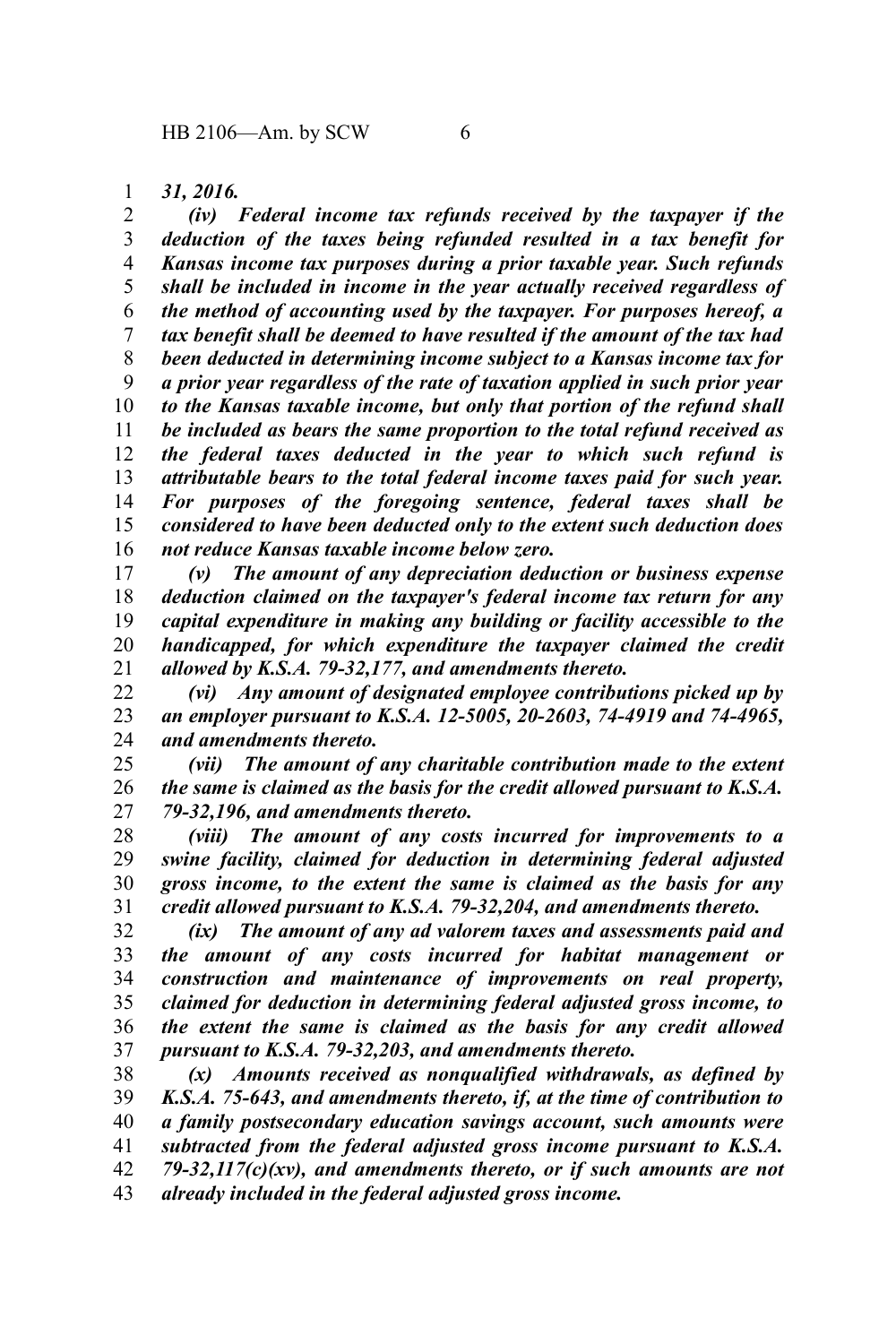*(xi) The amount of any contribution made to the same extent the same is claimed as the basis for the credit allowed pursuant to K.S.A. 74- 50,154, and amendments thereto.* 1 2 3

*(xii) For taxable years commencing after December 31, 2004, amounts received as withdrawals not in accordance with the provisions of K.S.A. 74-50,204, and amendments thereto, if, at the time of contribution to an individual development account, such amounts were subtracted from the federal adjusted gross income pursuant to subsection (c)(xiii), or if such amounts are not already included in the federal adjusted gross income.* 4 5 6 7 8 9 10

*(xiii) The amount of any expenditures claimed for deduction in determining federal adjusted gross income, to the extent the same is claimed as the basis for any credit allowed pursuant to K.S.A. 79-32,217 through 79-32,220 or 79-32,222, and amendments thereto.* 11 12 13 14

*(xiv) The amount of any amortization deduction claimed in determining federal adjusted gross income to the extent the same is claimed for deduction pursuant to K.S.A. 79-32,221, and amendments thereto.* 15 16 17 18

*(xv) The amount of any expenditures claimed for deduction in determining federal adjusted gross income, to the extent the same is claimed as the basis for any credit allowed pursuant to K.S.A. 79-32,223 through 79-32,226, 79-32,228 through 79-32,231, 79-32,233 through 79- 32,236, 79-32,238 through 79-32,241, 79-32,245 through 79-32,248 or 79-32,251 through 79-32,254, and amendments thereto.* 19 20 21 22 23 24

*(xvi) The amount of any amortization deduction claimed in determining federal adjusted gross income to the extent the same is claimed for deduction pursuant to K.S.A. 79-32,227, 79-32,232, 79- 32,237, 79-32,249, 79-32,250 or 79-32,255, and amendments thereto.* 25 26 27 28

*(xvii) The amount of any amortization deduction claimed in determining federal adjusted gross income to the extent the same is claimed for deduction pursuant to K.S.A. 79-32,256, and amendments thereto.* 29 30 31 32

*(xviii) For taxable years commencing after December 31, 2006, the amount of any ad valorem or property taxes and assessments paid to a state other than Kansas or local government located in a state other than Kansas by a taxpayer who resides in a state other than Kansas, when the law of such state does not allow a resident of Kansas who earns income in such other state to claim a deduction for ad valorem or property taxes or assessments paid to a political subdivision of the state of Kansas in determining taxable income for income tax purposes in such other state, to the extent that such taxes and assessments are claimed as an itemized deduction for federal income tax purposes.* 33 34 35 36 37 38 39 40 41 42

*(xix) For taxable years beginning after December 31, 2012, and* 43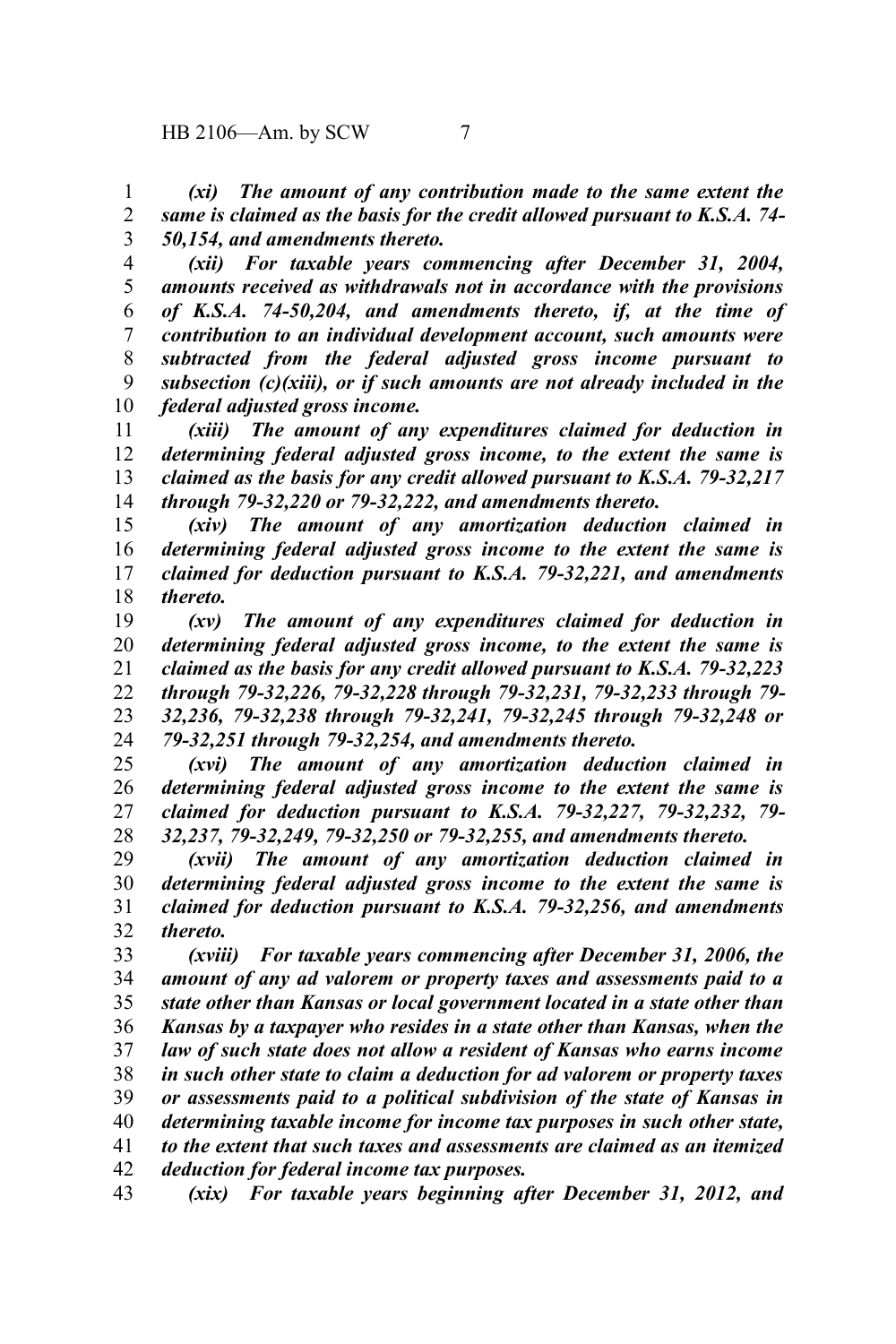*ending before January 1, 2017, the amount of any: (1) Loss from business as determined under the federal internal revenue code and reported from schedule C and on line 12 of the taxpayer's form 1040 federal individual income tax return; (2) loss from rental real estate, royalties, partnerships, S corporations, except those with wholly owned subsidiaries subject to the Kansas privilege tax, estates, trusts, residual interest in real estate mortgage investment conduits and net farm rental as determined under the federal internal revenue code and reported from schedule E and on line 17 of the taxpayer's form 1040 federal individual income tax return; and (3) farm loss as determined under the federal internal revenue code and reported from schedule F and on line 18 of the taxpayer's form 1040 federal income tax return; all to the extent deducted or subtracted in determining the taxpayer's federal adjusted gross income. For purposes of this subsection, references to the federal form 1040 and federal schedule C, schedule E, and schedule F, shall be to such form and schedules as they existed for tax year 2011, and as revised thereafter by the internal revenue service.* 1 2 3 4 5 6 7 8 9 10 11 12 13 14 15 16 17

*(xx) For taxable years beginning after December 31, 2012, and ending before January 1, 2017, the amount of any deduction for selfemployment taxes under section 164(f) of the federal internal revenue code as in effect on January 1, 2012, and amendments thereto, in determining the federal adjusted gross income of an individual taxpayer, to the extent the deduction is attributable to income reported on schedule C, E or F and on line 12, 17 or 18 of the taxpayer's form 1040 federal income tax return.* 18 19 20 21 22 23 24 25

*(xxi) For taxable years beginning after December 31, 2012, and ending before January 1, 2017, the amount of any deduction for pension, profit sharing, and annuity plans of self-employed individuals under section 62(a)(6) of the federal internal revenue code as in effect on January 1, 2012, and amendments thereto, in determining the federal adjusted gross income of an individual taxpayer.* 26 27 28 29 30 31

*(xxii) For taxable years beginning after December 31, 2012, and ending before January 1, 2017, the amount of any deduction for health insurance under section 162(l) of the federal internal revenue code as in effect on January 1, 2012, and amendments thereto, in determining the federal adjusted gross income of an individual taxpayer.* 32 33 34 35 36

*(xxiii) For taxable years beginning after December 31, 2012, and ending before January 1, 2017, the amount of any deduction for domestic production activities under section 199 of the federal internal revenue code as in effect on January 1, 2012, and amendments thereto, in determining the federal adjusted gross income of an individual taxpayer.* 37 38 39 40 41 42

*(xxiv) For taxable years commencing after December 31, 2013, that* 43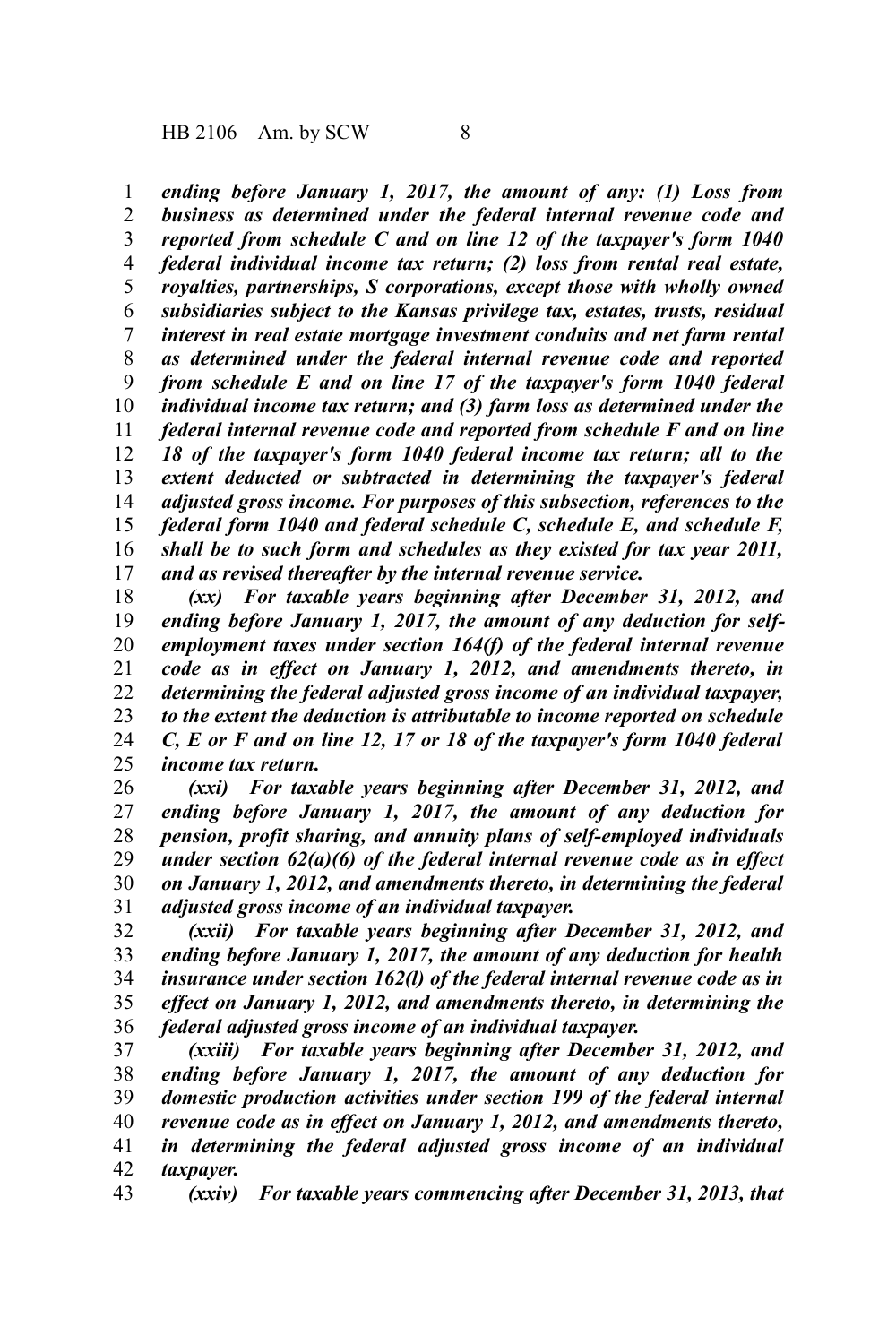*portion of the amount of any expenditure deduction claimed in determining federal adjusted gross income for expenses paid for medical care of the taxpayer or the taxpayer's spouse or dependents when such expenses were paid or incurred for an abortion, or for a health benefit plan, as defined in K.S.A. 65-6731, and amendments thereto, for the purchase of an optional rider for coverage of abortion in accordance with K.S.A. 2020 Supp. 40-2,190, and amendments thereto, to the extent that such taxes and assessments are claimed as an itemized deduction for federal income tax purposes.* 1 2 3 4 5 6 7 8 9

*(xxv) For taxable years commencing after December 31, 2013, that portion of the amount of any expenditure deduction claimed in determining federal adjusted gross income for expenses paid by a taxpayer for health care when such expenses were paid or incurred for abortion coverage, a health benefit plan, as defined in K.S.A. 65-6731, and amendments thereto, when such expenses were paid or incurred for abortion coverage or amounts contributed to health savings accounts for such taxpayer's employees for the purchase of an optional rider for coverage of abortion in accordance with K.S.A. 2020 Supp. 40-2,190, and amendments thereto, to the extent that such taxes and assessments are claimed as a deduction for federal income tax purposes.* 10 11 12 13 14 15 16 17 18 19 20

*(xxvi) For all taxable years beginning after December 31, 2016, the amount of any charitable contribution made to the extent the same is claimed as the basis for the credit allowed pursuant to K.S.A. 72-99a07, and amendments thereto, and is also claimed as an itemized deduction for federal income tax purposes.* 21 22 23 24 25

26

*(c) There shall be subtracted from federal adjusted gross income:*

*(i) Interest or dividend income on obligations or securities of any authority, commission or instrumentality of the United States and its possessions less any related expenses directly incurred in the purchase of such obligations or securities, to the extent included in federal adjusted gross income but exempt from state income taxes under the laws of the United States.* 27 28 29 30 31 32

*(ii) Any amounts received which are included in federal adjusted gross income but which are specifically exempt from Kansas income taxation under the laws of the state of Kansas.* 33 34 35

*(iii) The portion of any gain or loss from the sale or other disposition of property having a higher adjusted basis for Kansas income tax purposes than for federal income tax purposes on the date such property was sold or disposed of in a transaction in which gain or loss was recognized for purposes of federal income tax that does not exceed such difference in basis, but if a gain is considered a long-term capital gain for federal income tax purposes, the modification shall be limited to that portion of such gain which is included in federal adjusted gross* 36 37 38 39 40 41 42 43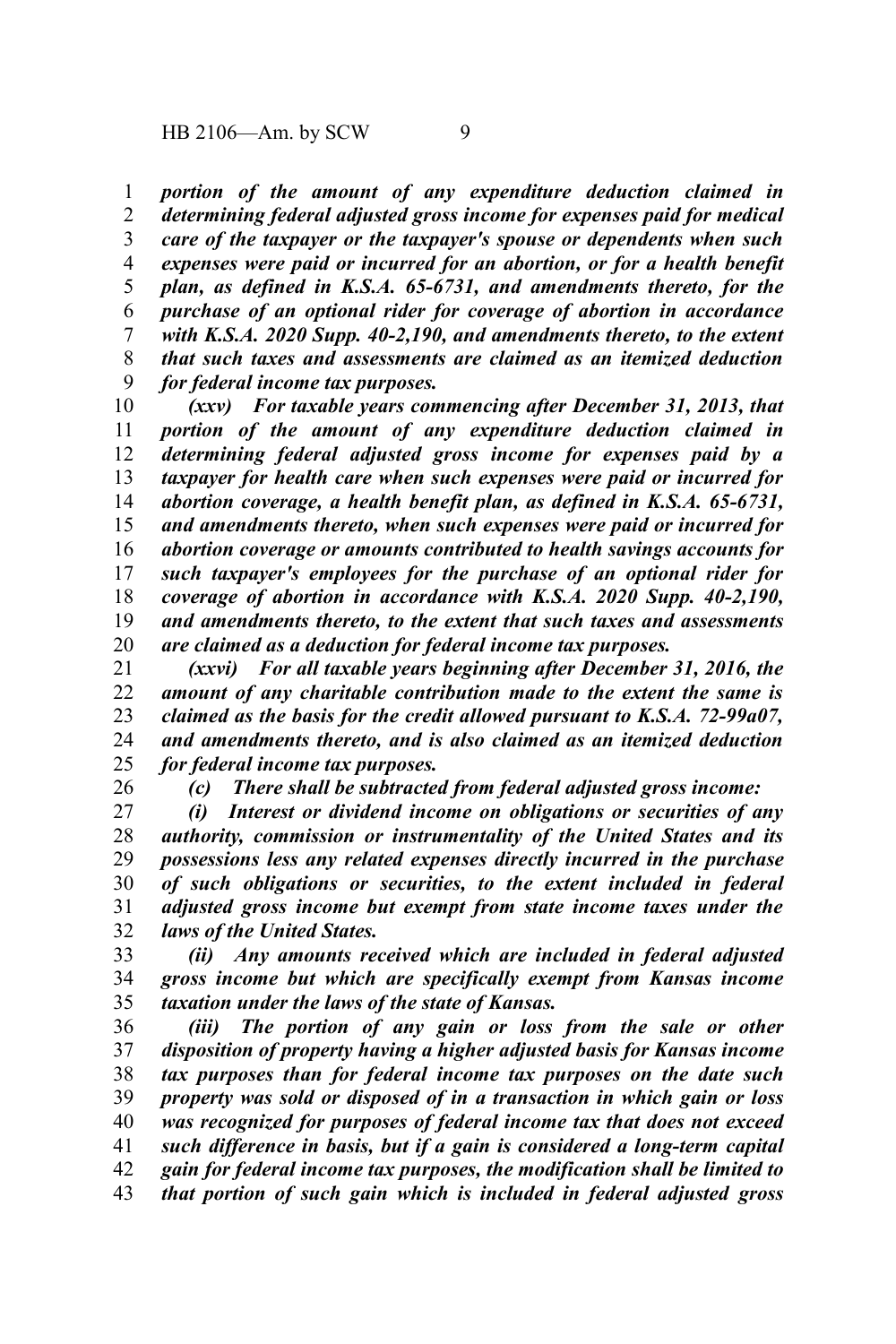*income.* 1

*(iv) The amount necessary to prevent the taxation under this act of any annuity or other amount of income or gain which was properly included in income or gain and was taxed under the laws of this state for a taxable year prior to the effective date of this act, as amended, to the taxpayer, or to a decedent by reason of whose death the taxpayer acquired the right to receive the income or gain, or to a trust or estate from which the taxpayer received the income or gain.* 2 3 4 5 6 7 8

*(v) The amount of any refund or credit for overpayment of taxes on or measured by income or fees or payments in lieu of income taxes imposed by this state, or any taxing jurisdiction, to the extent included in gross income for federal income tax purposes.* 9 10 11 12

*(vi) Accumulation distributions received by a taxpayer as a beneficiary of a trust to the extent that the same are included in federal adjusted gross income.* 13 14 15

*(vii) Amounts received as annuities under the federal civil service retirement system from the civil service retirement and disability fund and other amounts received as retirement benefits in whatever form which were earned for being employed by the federal government or for service in the armed forces of the United States.* 16 17 18 19 20

*(viii) Amounts received by retired railroad employees as a supplemental annuity under the provisions of 45 U.S.C. §§ 228b (a) and 228c (a)(1) et seq.* 21 22 23

*(ix) Amounts received by retired employees of a city and by retired employees of any board of such city as retirement allowances pursuant to K.S.A. 13-14,106, and amendments thereto, or pursuant to any charter ordinance exempting a city from the provisions of K.S.A. 13- 14,106, and amendments thereto.* 24 25 26 27 28

*(x) For taxable years beginning after December 31, 1976, the amount of the federal tentative jobs tax credit disallowance under the provisions of 26 U.S.C. § 280 C. For taxable years ending after December 31, 1978, the amount of the targeted jobs tax credit and work incentive credit disallowances under 26 U.S.C. § 280 C.* 29 30 31 32 33

*(xi) For taxable years beginning after December 31, 1986, dividend income on stock issued by Kansas venture capital, inc.* 34 35

*(xii) For taxable years beginning after December 31, 1989, amounts received by retired employees of a board of public utilities as pension and retirement benefits pursuant to K.S.A. 13-1246, 13-1246a and 13-1249, and amendments thereto.* 36 37 38 39

*(xiii) For taxable years beginning after December 31, 2004, amounts contributed to and the amount of income earned on contributions deposited to an individual development account under K.S.A. 74-50,201 et seq., and amendments thereto.* 40 41 42 43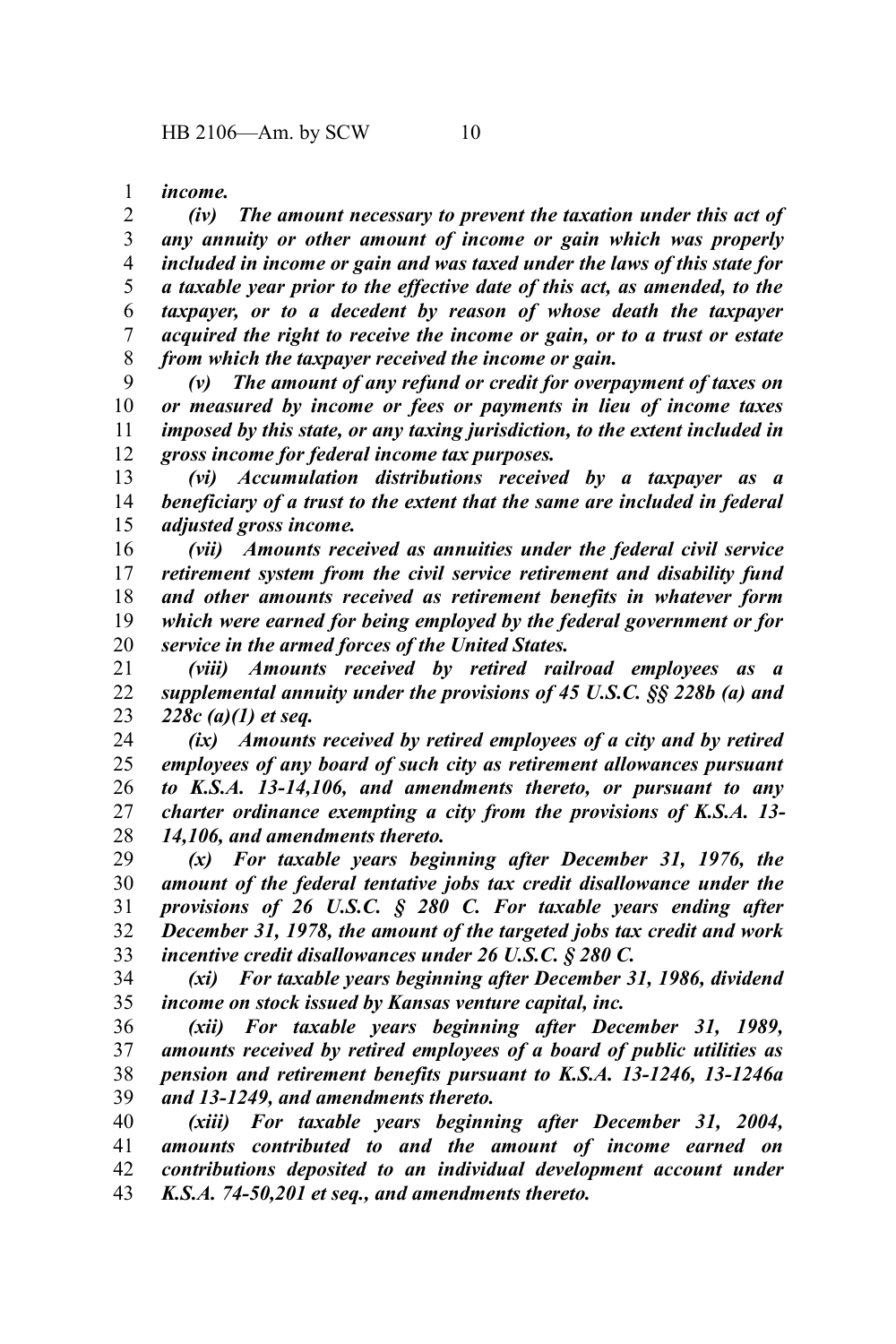*(xiv) For all taxable years commencing after December 31, 1996, that portion of any income of a bank organized under the laws of this state or any other state, a national banking association organized under the laws of the United States, an association organized under the savings and loan code of this state or any other state, or a federal savings association organized under the laws of the United States, for which an election as an S corporation under subchapter S of the federal internal revenue code is in effect, which accrues to the taxpayer who is a stockholder of such corporation and which is not distributed to the stockholders as dividends of the corporation. For taxable years beginning after December 31, 2012, and ending before January 1, 2017, the amount of modification under this subsection shall exclude the portion of income or loss reported on schedule E and included on line 17 of the taxpayer's form 1040 federal individual income tax return.* 1 2 3 4 5 6 7 8 9 10 11 12 13 14

*(xv) For all taxable years beginning after December 31, 2017, the cumulative amounts not exceeding \$3,000, or \$6,000 for a married couple filing a joint return, for each designated beneficiary that are contributed to: (1) A family postsecondary education savings account established under the Kansas postsecondary education savings program or a qualified tuition program established and maintained by another state or agency or instrumentality thereof pursuant to section 529 of the internal revenue code of 1986, as amended, for the purpose of paying the qualified higher education expenses of a designated beneficiary; or (2) an achieving a better life experience (ABLE) account established under the Kansas ABLE savings program or a qualified ABLE program established and maintained by another state or agency or instrumentality thereof pursuant to section 529A of the internal revenue code of 1986, as amended, for the purpose of saving private funds to support an individual with a disability. The terms and phrases used in this paragraph shall have the meaning respectively ascribed thereto by the provisions of K.S.A. 75-643 and 75-652, and amendments thereto, and the provisions of such sections are hereby incorporated by reference for all purposes thereof.* 15 16 17 18 19 20 21 22 23 24 25 26 27 28 29 30 31 32 33

*(xvi) For all taxable years beginning after December 31, 2004, amounts received by taxpayers who are or were members of the armed forces of the United States, including service in the Kansas army and air national guard, as a recruitment, sign up or retention bonus received by such taxpayer as an incentive to join, enlist or remain in the armed services of the United States, including service in the Kansas army and air national guard, and amounts received for repayment of educational or student loans incurred by or obligated to such taxpayer and received by such taxpayer as a result of such taxpayer's service in the armed forces of the United States, including service in the Kansas army and air* 34 35 36 37 38 39 40 41 42 43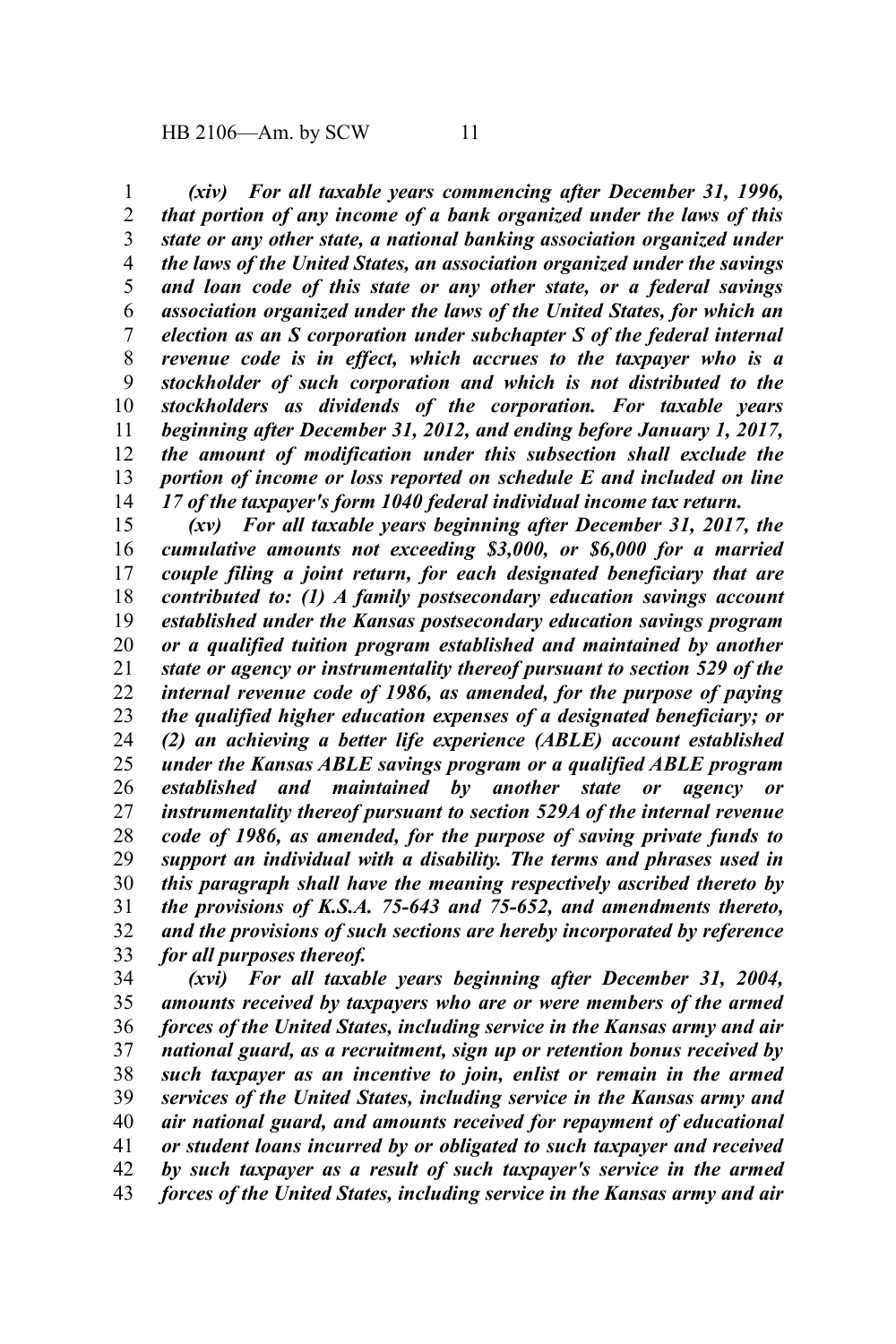*national guard.* 1

*(xvii) For all taxable years beginning after December 31, 2004, amounts received by taxpayers who are eligible members of the Kansas army and air national guard as a reimbursement pursuant to K.S.A. 48- 281, and amendments thereto, and amounts received for death benefits pursuant to K.S.A. 48-282, and amendments thereto, or pursuant to section 1 or section 2 of chapter 207 of the 2005 Session Laws of Kansas, and amendments thereto, to the extent that such death benefits are included in federal adjusted gross income of the taxpayer.* 2 3 4 5 6 7 8 9

*(xviii) For the taxable year beginning after December 31, 2006, amounts received as benefits under the federal social security act which are included in federal adjusted gross income of a taxpayer with federal adjusted gross income of \$50,000 or less, whether such taxpayer's filing status is single, head of household, married filing separate or married filing jointly; and {(1)} for all taxable years beginning after December 31, 2007, {and ending before January 1, 2021,} amounts received as benefits under the federal social security act which are included in federal adjusted gross income of a taxpayer with federal adjusted gross income of \$75,000 or less, whether such taxpayer's filing status is single, head of household, married filing separate or married filing jointly{; and (2) for all taxable years beginning after December 31, 2020, amounts received as benefits under the federal social security act that are included in federal adjusted gross income of a taxpayer}.* 10 11 12 13 14 15 16 17 18 19 20 21 22 23

*(xix) Amounts received by retired employees of Washburn university as retirement and pension benefits under the university's retirement plan.* 24 25 26

*(xx) For taxable years beginning after December 31, 2012, and ending before January 1, 2017, the amount of any: (1) Net profit from business as determined under the federal internal revenue code and reported from schedule C and on line 12 of the taxpayer's form 1040 federal individual income tax return; (2) net income, not including guaranteed payments as defined in section 707(c) of the federal internal revenue code and as reported to the taxpayer from federal schedule K-1, (form 1065-B), in box 9, code F or as reported to the taxpayer from federal schedule K-1, (form 1065) in box 4, from rental real estate, royalties, partnerships, S corporations, estates, trusts, residual interest in real estate mortgage investment conduits and net farm rental as determined under the federal internal revenue code and reported from schedule E and on line 17 of the taxpayer's form 1040 federal individual income tax return; and (3) net farm profit as determined under the federal internal revenue code and reported from schedule F and on line 18 of the taxpayer's form 1040 federal income tax return; all to the extent included in the taxpayer's federal adjusted gross income. For* 27 28 29 30 31 32 33 34 35 36 37 38 39 40 41 42 43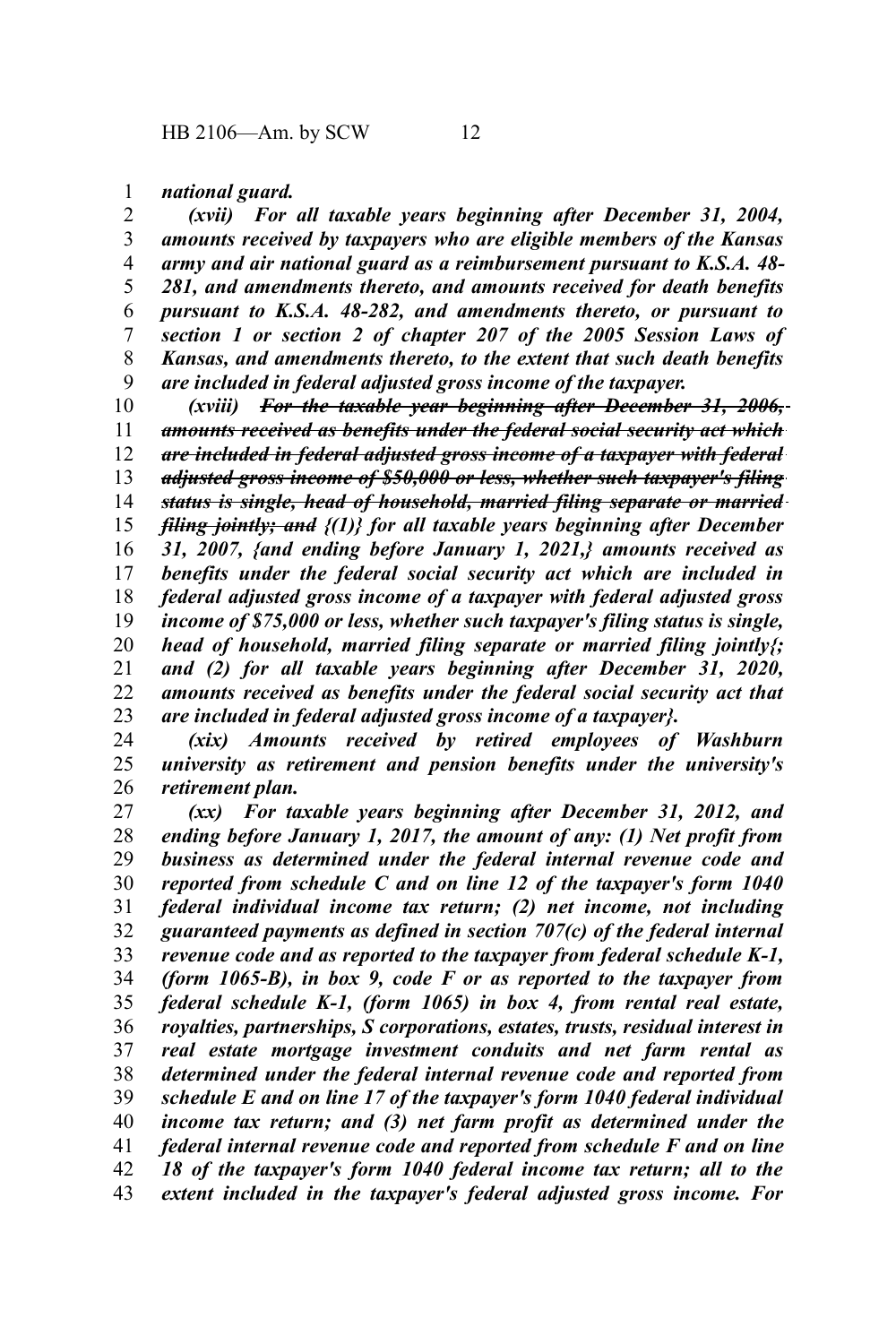*purposes of this subsection, references to the federal form 1040 and federal schedule C, schedule E, and schedule F, shall be to such form and schedules as they existed for tax year 2011 and as revised thereafter* 1 2 3

*by the internal revenue service.* 4

*(xxi) For all taxable years beginning after December 31, 2013, amounts equal to the unreimbursed travel, lodging and medical expenditures directly incurred by a taxpayer while living, or a dependent of the taxpayer while living, for the donation of one or more human organs of the taxpayer, or a dependent of the taxpayer, to another person for human organ transplantation. The expenses may be claimed as a subtraction modification provided for in this section to the extent the expenses are not already subtracted from the taxpayer's federal adjusted gross income. In no circumstances shall the subtraction modification provided for in this section for any individual, or a dependent, exceed \$5,000. As used in this section, "human organ" means all or part of a liver, pancreas, kidney, intestine, lung or bone marrow. The provisions of this paragraph shall take effect on the day the secretary of revenue certifies to the director of the budget that the cost for the department of revenue of modifications to the automated tax system for the purpose of implementing this paragraph will not exceed \$20,000.* 5 6 7 8 9 10 11 12 13 14 15 16 17 18 19 20

*(xxii) For taxable years beginning after December 31, 2012, and ending before January 1, 2017, the amount of net gain from the sale of: (1) Cattle and horses, regardless of age, held by the taxpayer for draft, breeding, dairy or sporting purposes, and held by such taxpayer for 24 months or more from the date of acquisition; and (2) other livestock, regardless of age, held by the taxpayer for draft, breeding, dairy or sporting purposes, and held by such taxpayer for 12 months or more from the date of acquisition. The subtraction from federal adjusted gross income shall be limited to the amount of the additions recognized under the provisions of subsection (b)(xix) attributable to the business in which the livestock sold had been used. As used in this paragraph, the term "livestock" shall not include poultry.* 21 22 23 24 25 26 27 28 29 30 31 32

*(xxiii) For all taxable years beginning after December 31, 2012, amounts received under either the Overland Park, Kansas police department retirement plan or the Overland Park, Kansas fire department retirement plan, both as established by the city of Overland Park, pursuant to the city's home rule authority.* 33 34 35 36 37

*(xxiv) For taxable years beginning after December 31, 2013, and ending before January 1, 2017, the net gain from the sale from Christmas trees grown in Kansas and held by the taxpayer for six years or more.* 38 39 40 41

*(xxv) For all taxable years beginning after December 31, 2020, amounts received by retired individuals under all retirement plans to the* 42 43